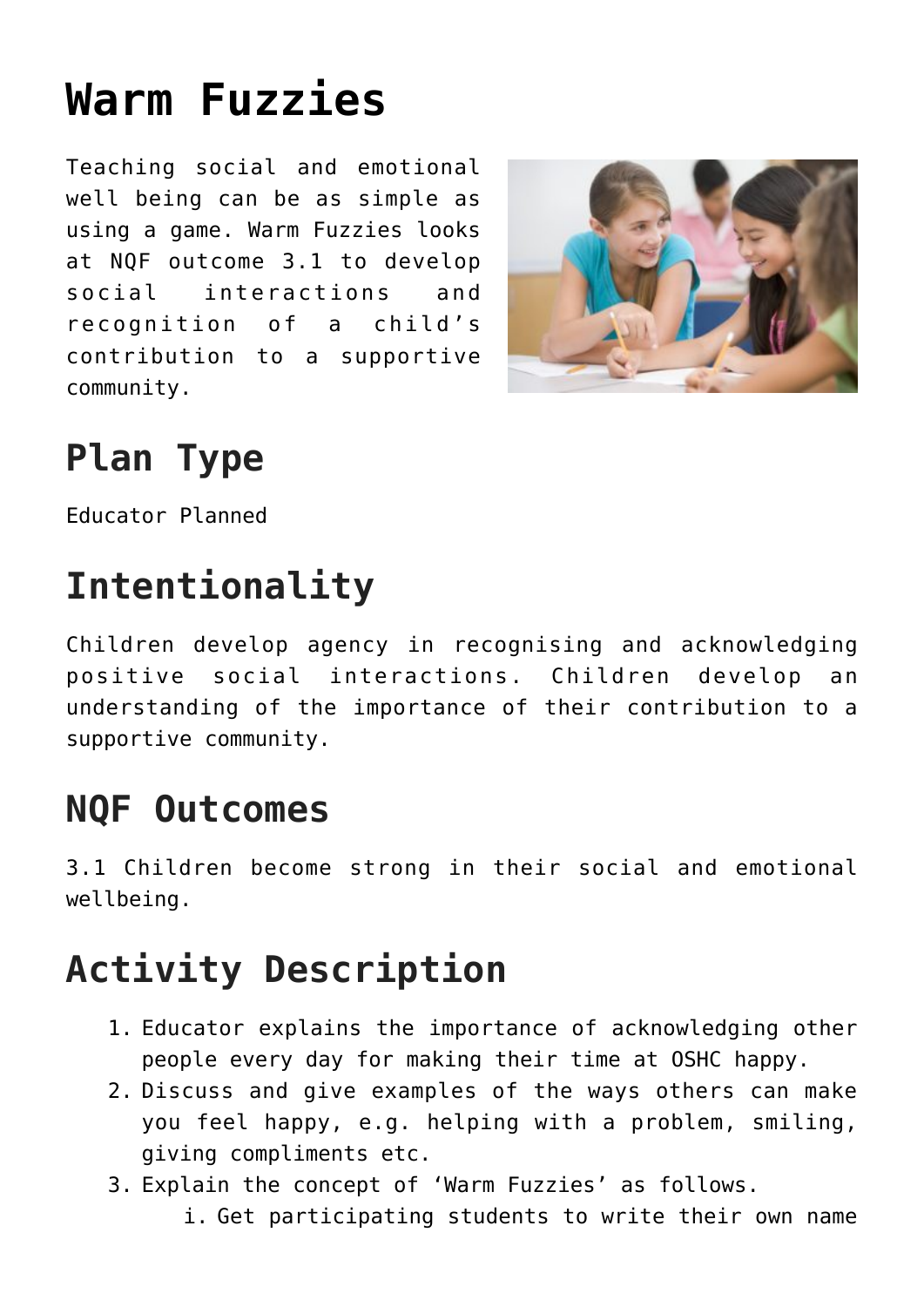on an envelope and collect the envelopes.

- ii. Have each student write all the names of the other students in the group on a piece of paper.
- iii. Then have each student write something nice about each person e.g. something that they do well, or an act of kindness they saw. All messages are anonymous.
	- iv. Have each student place their messages into the correct envelope for each recipient e.g. messages for Luke go in Luke's envelope. Each student will have one message from each of the other students in the group
		- v. Give each student their envelope containing all their warm fuzzy messages.
	- vi. Allow each child to read through their messages and then share one by reading out load to the group.
- 4. Encourage students to discuss how these positive messages made them feel. Also explore how it felt to write these nice messages and if it was easy or difficult to do.

#### **Resources**

- Envelopes
- Writing materials, paper and pens.

#### **Reflection**

Did individuals / group enjoy the activity? Why?

Which students enjoyed the activity the most and which did not? Why?

Were they any difficulties encountered with the activity?

What could have been done better?